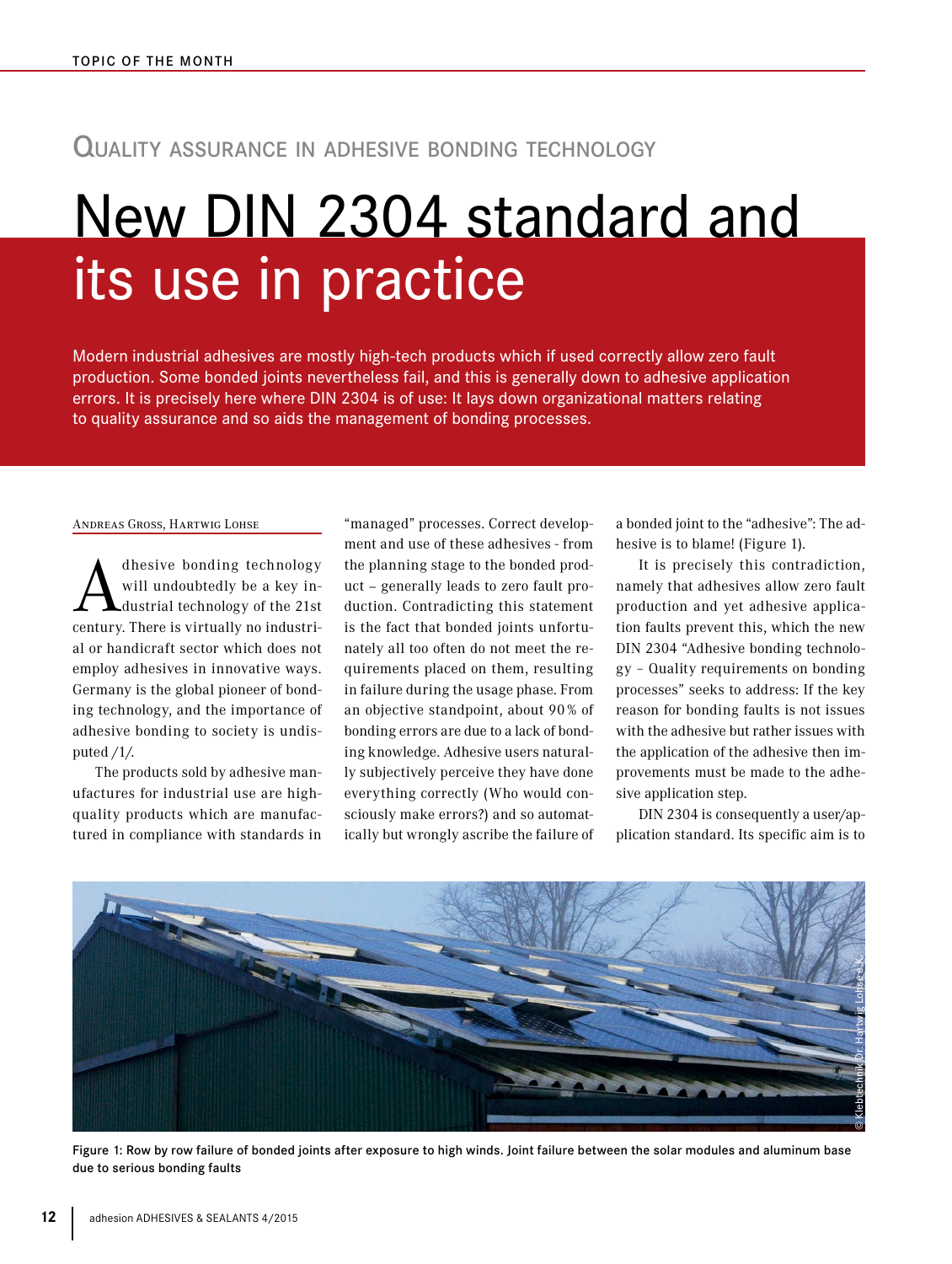organize the adhesive application process in such a way that the user "manages" the whole process so that it is effective and reproducible, from the idea to the development and production of the bonded product. DIN 2304 also has the overarching aim to enhance the still relatively poor image of adhesive bonding and to further promote adhesive usage.

When drawing up DIN 2304, there was the difficulty of exhaustively covering very different areas, namely from industrial production to handicrafts, with just one standard. Industrial production can concern an individual work piece or larges series with many thousands of identical parts. In the handicrafts sector small series and individual products are more the norm. The anomalous practice of, for example, placing different requirements on a bonded product from series production than on the same product manufactured as an individual product is also addressed by the new standard.

For this reason DIN 2304 was deliberately intended not only to apply for all classes of adhesives and substrate materials but also for all sectors of industry and the handicrafts and all types of bonded joints (Figure 2). In order to meet

the specific needs of different users, specific implementation guidelines will be drawn up and documented. These will complement DIN 2304 and provide companies with customized help for their specific needs.

#### **Core concept of 9001**

DIN 2304 is based on ISO 9001. Regardless of the fact that the reputation of ISO 9001 has suffered in industry, its core concept remains ingeniously simple: If a production step or a finished product cannot be tested by non-destructive means with one hundred percent certainty for any faults, namely when it concerns a so-called "special process", all possible errors throughout the manufacture of the finished product must be ruled out by "managing" the whole production process (Figure 3).

Based on the premise that the adhesive is a quality product which if correctly used allows zero fault production, this simply means ruling out all errors throughout the process of manufacturing the finished product.

As a consequence, the often chided quality management system (QMS) of ISO 9001 has the fundamental aim of



Figure 3: Core concept of ISO 9001: Management of processes using a comprehensive quality management system



Figure 2: DIN 2304 – an industry-wide user standard for all types of bonded ioints

ruling out application errors, as far as possible. "Error prophylaxis" for "special processes" via implementation of a QMS is the motto. According to ISO 9001, special processes are defined as those production steps and resulting products which cannot be tested with one hundred percent certainty by nondestructive means. And if there are errors which cannot be detected, then such errors must be prevented. Figure 2: DIN 2304 - an industry-wide<br>user standard for all types of bonded<br>joints<br>ruling out application errors, as far as<br>possible. "Error prophylaxis" for "spe-<br>cial processes" via implementation of<br>a QMS is the motto.

This very concept has long been adopted in welding, a much more recent technology than adhesive bonding. Welding technology was indeed the reason for invoking the term "special process" and including this in ISO 9001.

## **Quality assurance based on ISO 9001**

At an abstract level, the quality assurance of processes and products at a company comprises "technical quality assurance" and "organizational quality assurance" (Figure 4).

"Technical quality assurance" provides a safeguard against technical uncertainties in a process and covers - regardless of whether accredited/standardized or not - all testing techniques, test methods, test conditions, experiments, test specimens, etc. used up-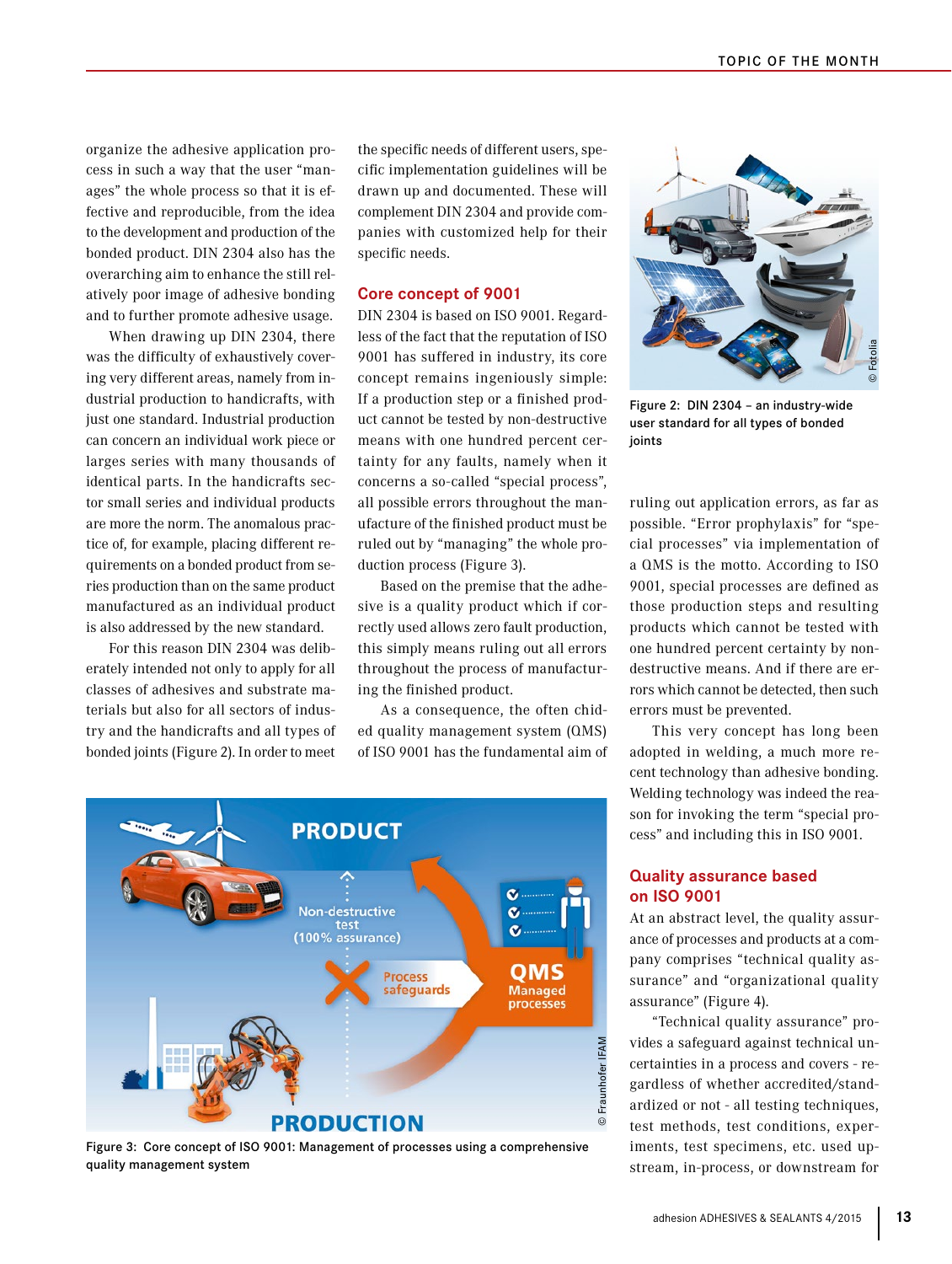

Figure 4: ISO 9001 – technical and organizational quality assurance for guaranteeing the quality of products manufacturing using special processes, namely processes where the quality cannot be tested with 100% certainty by non-destructive means



Figure 5: Upstream, in-process, and downstream quality assurance

characterizing the quality of an end product (Figure 5).

"Organizational quality assurance" provides a safeguard against organizational uncertainties in a production process and considers all quality standards, guidelines, specifications, and measures for the design and implementation of processes and production steps as well as the required personnel, equipment, space, and organizational measures at companies (supervisors and their responsibilities, layout of production areas, equipment/ facilities, descriptions of company procedures, definition of interfaces, management of non-conformity, documentation, etc.).

ISO 9001 has its limitations of course, and merely stipulates the minimum requirements of a quality management system (QMS). It is this which is (formally) certified and not the (technical) contents of the relevant (application) process. It provides the basis for quality assurance but is too general to be the sole instrument for quality assurance. There is a need for specifics, namely technology-specific regulations such as standards which lay down the structures of an "organization" – namely a company using adhesives – required for correct application of the technology.

#### **DIN 2304 – a standard for users**

It is precisely these specifics, namely where ISO 9001 requires elaboration for adhesive bonding applications, which are addressed by the new DIN 2304 standard: "Adhesive bonding technology – Quality requirements for bonding processes". It lays down a binding state-of-the-art in product safety regulation for the organization and correct implementation of bonding processes at a company. It does not focus on a particular sector or product but rather on the manufacture of all types of bonded joints, whose main function is to transfer mechanical loads.

DIN 2304 accomplishes this by stipulating the requirements for manufacturing quality bonded joints along the whole process chain from development through to production and repairs/ maintenance and by laying down the general organizational, contractual and technical-production basis for manufacturing bonded joints (Figure 6).

DIN 2304 has three core elements:

- Classification of bonded joints in accordance with safety requirements
- Assignment of supervisors in charge (SIC) of adhesive bonding work
- Verification that during the whole life cycle of a bonded joint the loads/ stresses to which a bonded joint is exposed are always smaller than the load/stress limit of that bonded joint

Company certification in accordance with DIN 2304 is not part of the standard but is an option for user-companies. This allows user-companies to have the quality of their bonding processes veri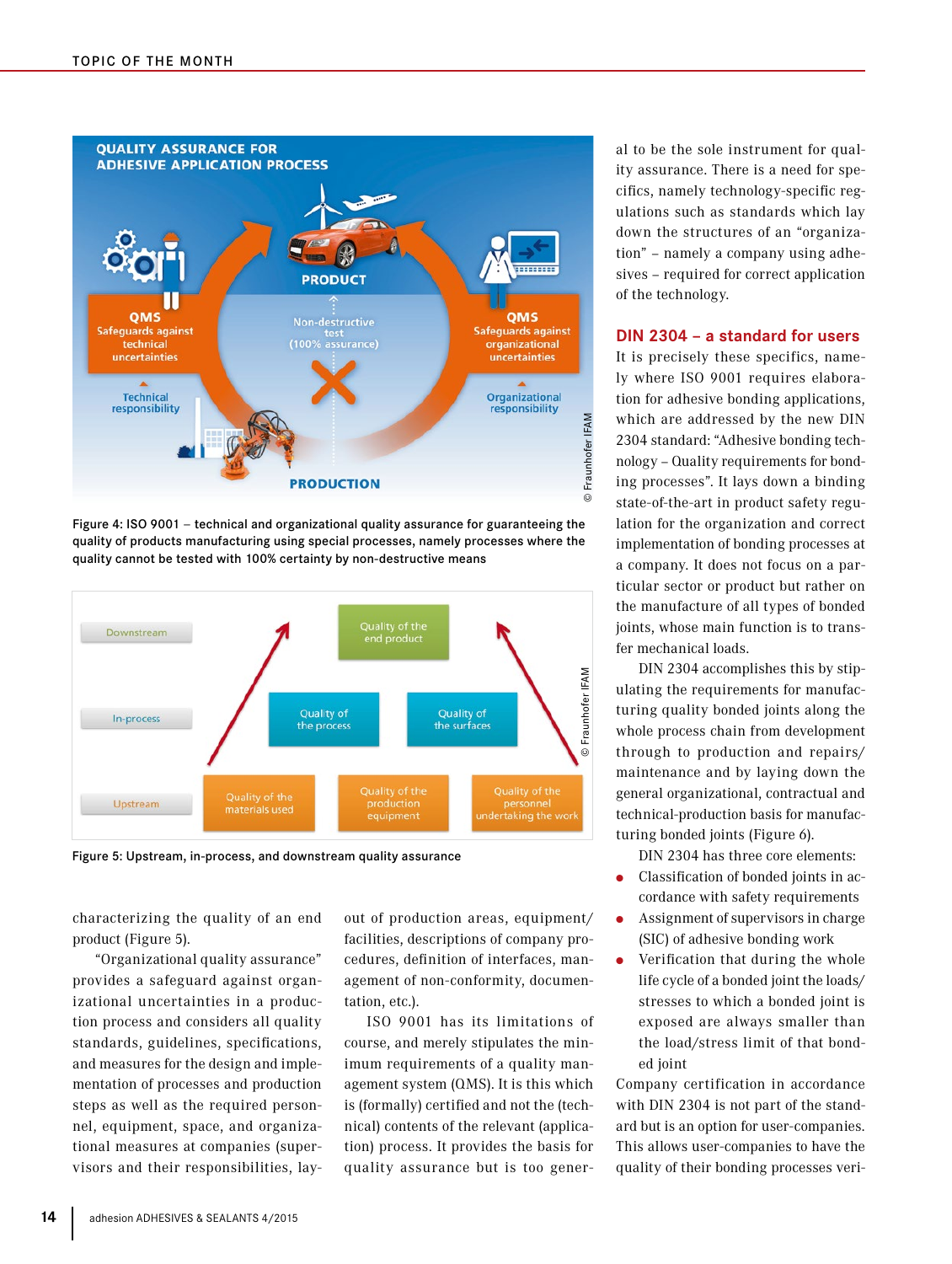fied and documented that they meet the requirements of DIN 2304.

It should be pointed out that such core elements and company certifications are not new. They are used, for example, for DIN 6701 (Manufacture of adhesive bonds on rail vehicles and parts of rail vehicles) (see below) and EN 15085 (Welding in rail vehicle manufacture).

## **Core element 1: Classification of bonded joints**

According to DIN 2304, all bonded joints can fundamentally be assigned to safety classes S1 to S4:

- S1 High safety requirements
- S2 Moderate safety requirements
- S3 Low safety requirements
- S4 No safety requirements

Put simply, a bonded joint is classified based on the estimated consequences (intended by the component designer) should the bonded joint fail. In other words, this means that the bonded joint is classified based on the potential effects of failure of the bonded joint to transfer mechanical loads (its main function), independent of the strength and deformation properties of the relevant adhesive.

Other requirements such as suitability for use with foods, fire protection regulations, emission regulations, and work safety when manufacturing bonded joints are not considered when classifying bonded joints under this standard. There are already other standards and regulations for these aspects.

The different safety classes are defined as follows with regards to the possible effects on the aforementioned functionalities (Source: DIN 2304, Beuth Verlag, 2016):

## **S1 - High safety requirements**

The failure of the bonded joint

leads indirectly or directly to an inevitable danger to life and limb

● leads to a loss of the functionality, whose effects will very probably be an inevitable danger to life and limb

#### **S2 - Moderate safety requirements**

The failure of the bonded joint ● may be a danger to life and limb

- leads to a loss of the functionality, whose effects will probably be harmful to people or the environment
- leads to a loss of the functionality, whose effects will very probably cause far-reaching damage to property

#### **S3 - Low safety requirements**

The failure of the bonded joint

- leads to a loss of the functionality, whose effects will probably not be harmful to people or the environment
- leads to a loss of the functionality, whose effects will at most detriment comfort and performance
- leads to a loss of the functionality, whose effects will probably not cause major damage to property

#### **S4 - No safety requirement**

The failure of the bonded joint

- leads to a loss of the functionality, whose effects under predictable conditions will not be harmful to people or the environment
- leads to a loss of the functionality, whose effects will solely detriment comfort and performance
- leads to a loss of the functionality, whose effects will not cause major damage to property

DIN 2304 does not replace any recognized existing regulations on the use of adhesives. If in doubt, the highest demanded safety class must always be assumed.

## **Core element 2: Supervisors in charge (SIC)**

Suitable persons for appointment as a supervisor in charge (SIC) of adhesive

bonding work at a user-company are employees having responsibility for adhesive bonding and related tasks. Their suitability and technical knowledge (obtained via training, education, and /or relevant experience) must be verified and documented.

The supervisor in charge (SIC) of adhesive bonding work at the company is the main contact person for all quality matters relating to the so-called "special process" of adhesive bonding - from the planning stage through to production and maintenance/repair. In accordance with DIN 2304 a user-company must provide a sufficient number of trained personnel for the relevant tasks and document their appointment. Depending on the safety class of the bonded joint (first core element), the verification of qualifications for appointment as a supervisor in charge of adhesive bonding work may include professional training / apprenticeships (joinery, flooring fitter, decorator, etc.) and in-job further training.

## **Core element 3: Verification of loads/stresses**

That a bonded joint must be sized such that the loads/stresses to which it is exposed are always less than the load/ stress limit of that bonded joint is standard practice - not only for adhesive bonding but also for all other joining technologies. New in DIN 2304 is that assurance of this must be given by the supervisor in charge (SIC) of adhesive bonding work and verification of this must be clearly documented. The verification of this can be carried out in four ways:

#### **1. Measurements**

Based on the specifications, the load/ stress is determined from experiments, calculations, standards, real data or a combination of these and documented. The load/stress limit must be determined by experiment, with accompanying statistics, taking into account age-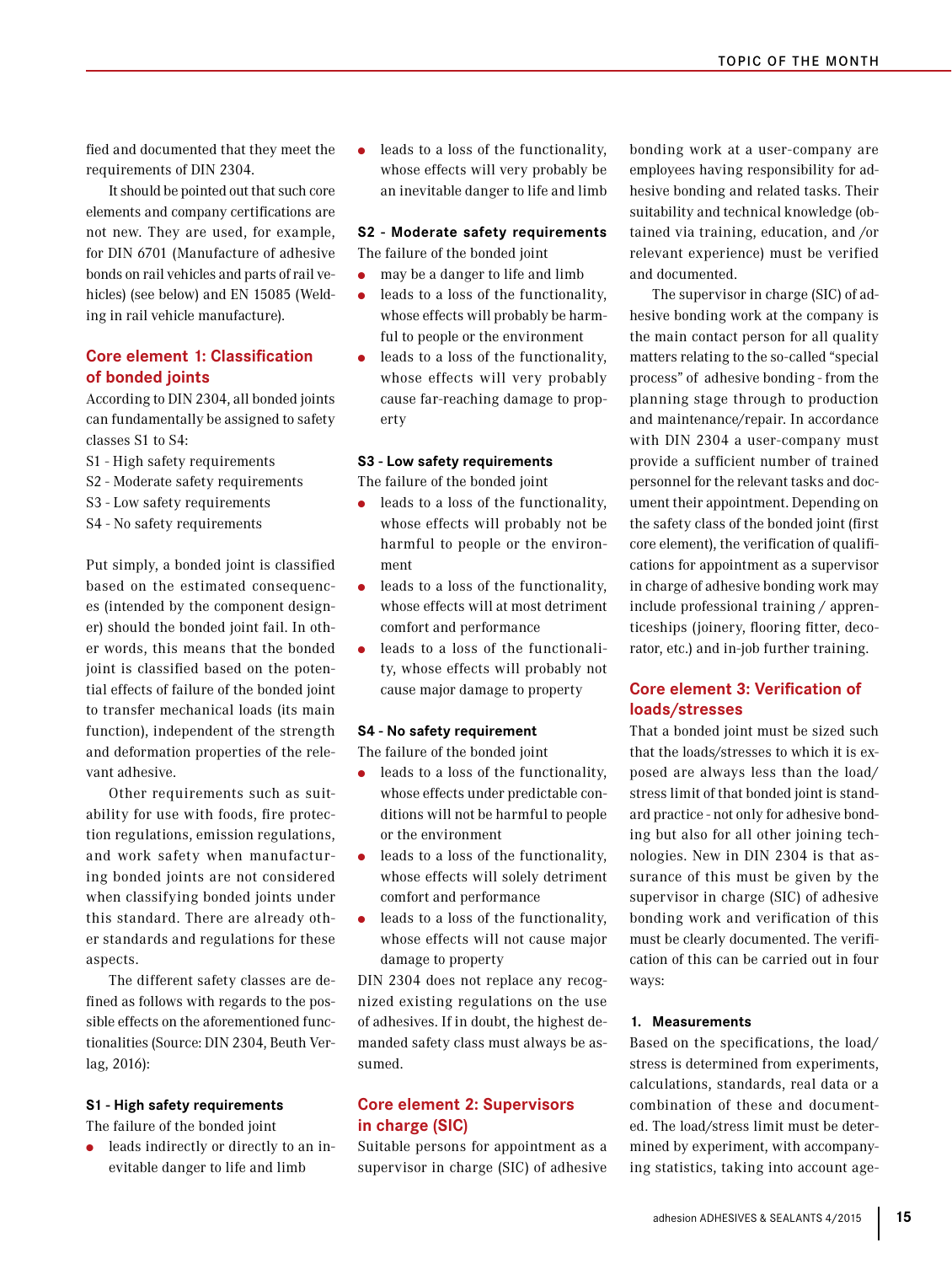|      | Application area: All bonded joints - from the planning phase to production and including maintenance/repair                                                                  |
|------|-------------------------------------------------------------------------------------------------------------------------------------------------------------------------------|
| 2    | Referrals to standards                                                                                                                                                        |
| 3    | <b>Terms</b>                                                                                                                                                                  |
| 4    | Selected requirements on bonded joints (safety requirements)                                                                                                                  |
| 5    | Requirements on the process chain                                                                                                                                             |
| 5.1  | Infrastructure: Production environment, design of production areas, transport, infrastructure, maintenance and<br>customization                                               |
| 5.2  | Personnel: Supervisors in charge (SIC)                                                                                                                                        |
| 5.3  | Contract review                                                                                                                                                               |
| 5.4  | Development process and joint design: General aspects, division into stages, requirements on bonded joints, design                                                            |
|      | of bonded joints, substrates, adhesives, surface treatment, bonding procedures, verification of bonded joints                                                                 |
| 5.5  | Subcontracting: Principles. Decision-making about subcontracting, sourcing information/documentation, selection<br>of suppliers and contract negotiation, supplier management |
| 5.6  | Process planning: Integration into the total production process, work environment, work sequence and production                                                               |
|      | technology, planning any required auxiliary equipment/materials, release of processes                                                                                         |
| 5.7  | torage and logistics (substrates, adhesives, auxiliary materials): Incoming goods inspection, storage,                                                                        |
|      | in-company transport                                                                                                                                                          |
| 5.8  | Production: Preparatory work, pretreatment, adhesive application, bonding, curing, monitoring                                                                                 |
| 5.9  | Finishing, repairs, and (preventative) maintenance                                                                                                                            |
| 5.10 | Monitoring/inspection of measuring equipment, testing devices, and auxiliary production equipment                                                                             |
| 5.11 | Work safety and environmental protection                                                                                                                                      |
| 5.12 | Quality management                                                                                                                                                            |
|      |                                                                                                                                                                               |

Figure 6: DIN 2304 process chain for adhesive bonding *(Source: Beuth Verlag 2016)*

ing, test media, combinations of effects, etc.. It must be assured that laboratory results correspond to results under real production conditions. The experiments can be undertaken on test specimens as component tests or on real components. Stresses and strains in the component are calculated for each bonded joint and compared with the permissible stresses/strains. It must be clear how the data have been acquired and this must also be documented. The same also applies for comparing the load/stress and the load/stress limit.

## **2. Component testing**

The component testing can be carried out by testing a whole system or part of a system under real conditions or under conditions which mimic reality. Here, the test conditions must be demonstrated to have a similar effect on the bonded joint and on the whole system. When testing part of a system, the mutual interaction between the part-system and whole-system must also be taken into account and it must be verified that this does not falsify the results in an impermissible way. A failure criterion for test evaluation, including an integrated safety factor, must be defined. The whole process must be clearly documented.

#### **3. Documented experience**

In principle, verification based on experience is also possible. In this case it must be clearly verified that the design of bonded joint is already proven. The transfer of that experience to the actual bonded joint in question must also be clearly documented.

## **4. Combinations of 1 to 3**

The verification of combinations of the aforementioned routes must ensure that all requirements are suitably evaluated and that the individual components are compatible with each other. The process must also be clearly documented.

## **Option: Certification in accordance with DIN 2304**

DIN 2304 allows user-companies the option of being certified in accordance with this standard. In contrast to a company audit, process review, or expert report, the certification of a company in accordance with DIN 2304 gives customers the confidence that bonded joints are correctly manufactured in accordance with the state-of-the-art. This is the fundamental difference to audits, reviews, and expert reports which do not lead to certification and are merely momentary snapshots of a company. They confirm that on the audit date a user-company operated in accordance with DIN 2304, but give no information about what happened before or after then.